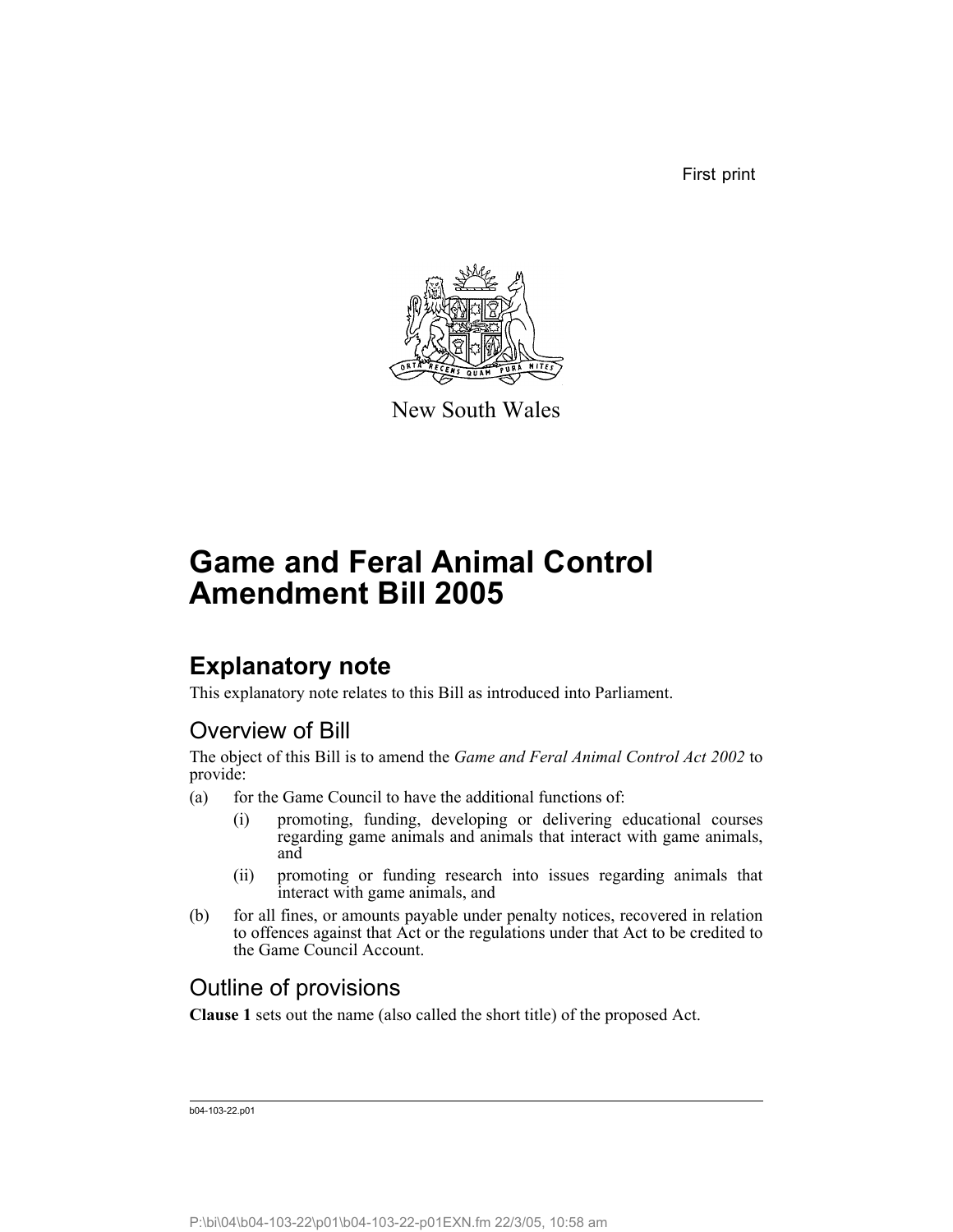Explanatory note

**Clause 2** provides for the commencement of the proposed Act on the date of assent to the proposed Act.

**Clause 3** is a formal provision that gives effect to the amendments to the *Game and Feral Animal Control Act 2002* set out in Schedule 1.

**Schedule 1** contains the amendments to the *Game and Feral Animal Control Act 2002* described in the overview above.

Explanatory note page 2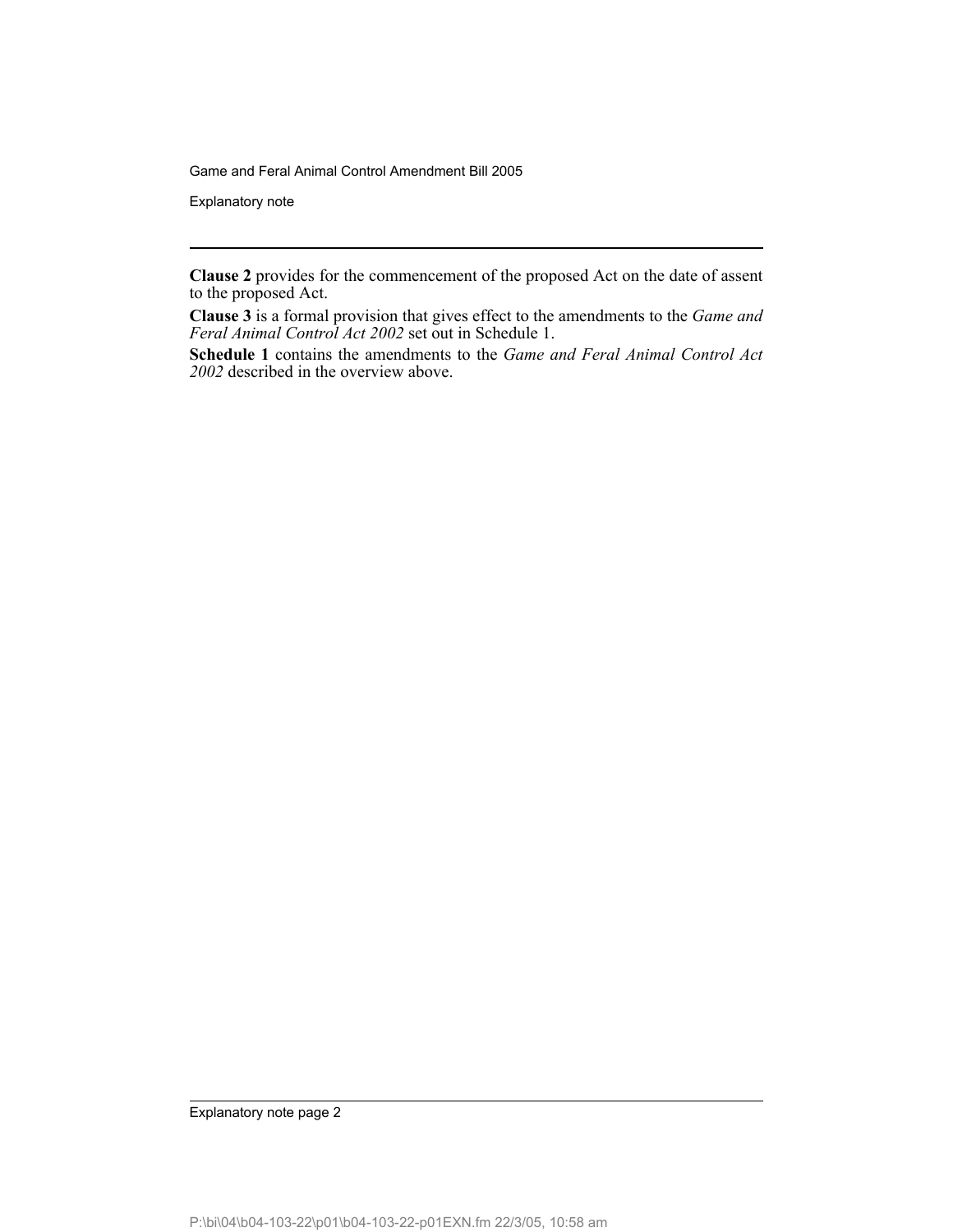First print



New South Wales

# **Game and Feral Animal Control Amendment Bill 2005**

## **Contents**

|                                                     | Page |
|-----------------------------------------------------|------|
| Name of Act                                         |      |
| Commencement                                        |      |
| Amendment of Game and Feral Animal Control Act 2002 |      |
| No 64                                               |      |
| Schedule 1 Amendments                               |      |

b04-103-22.p01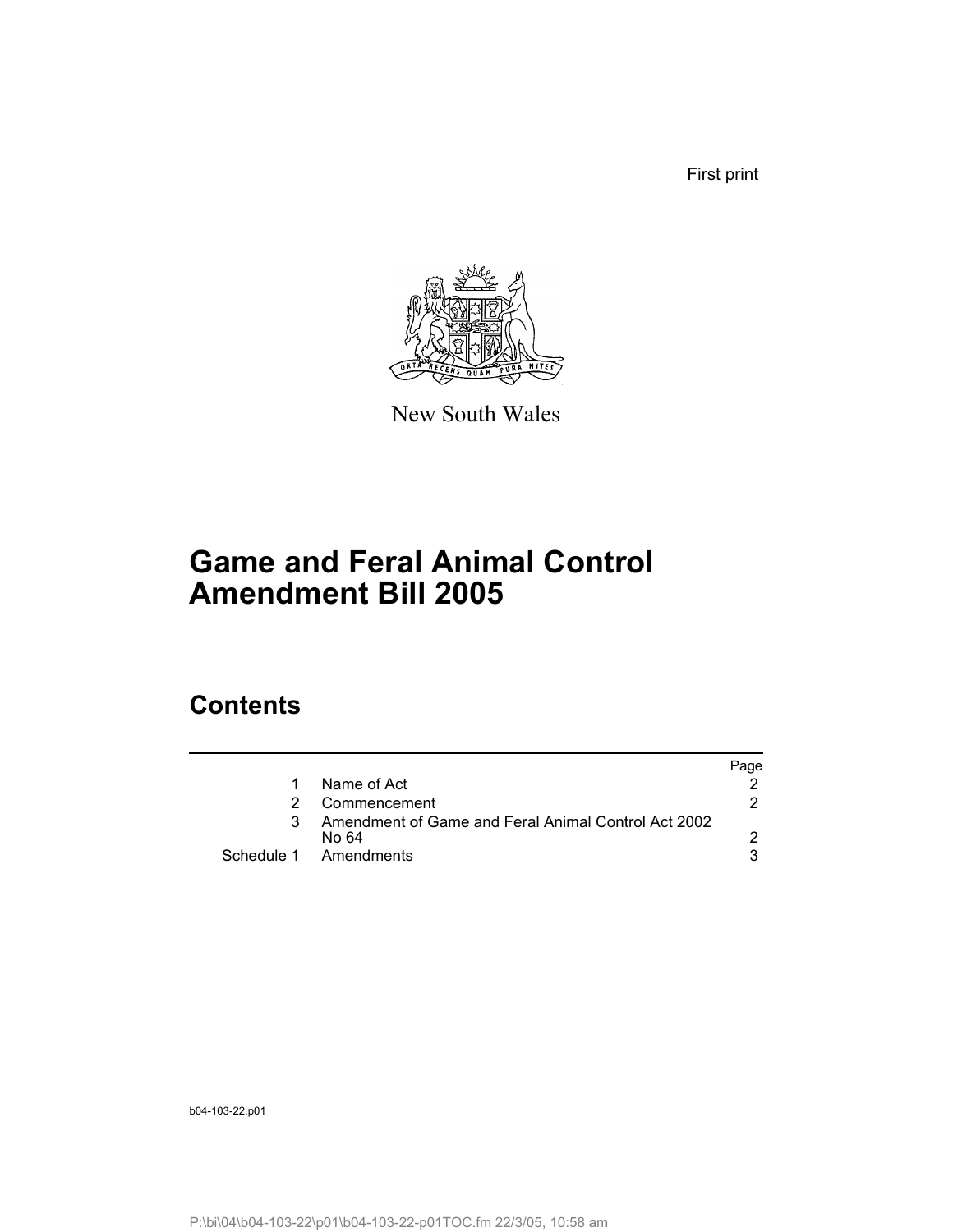**Contents** 

Page

Contents page 2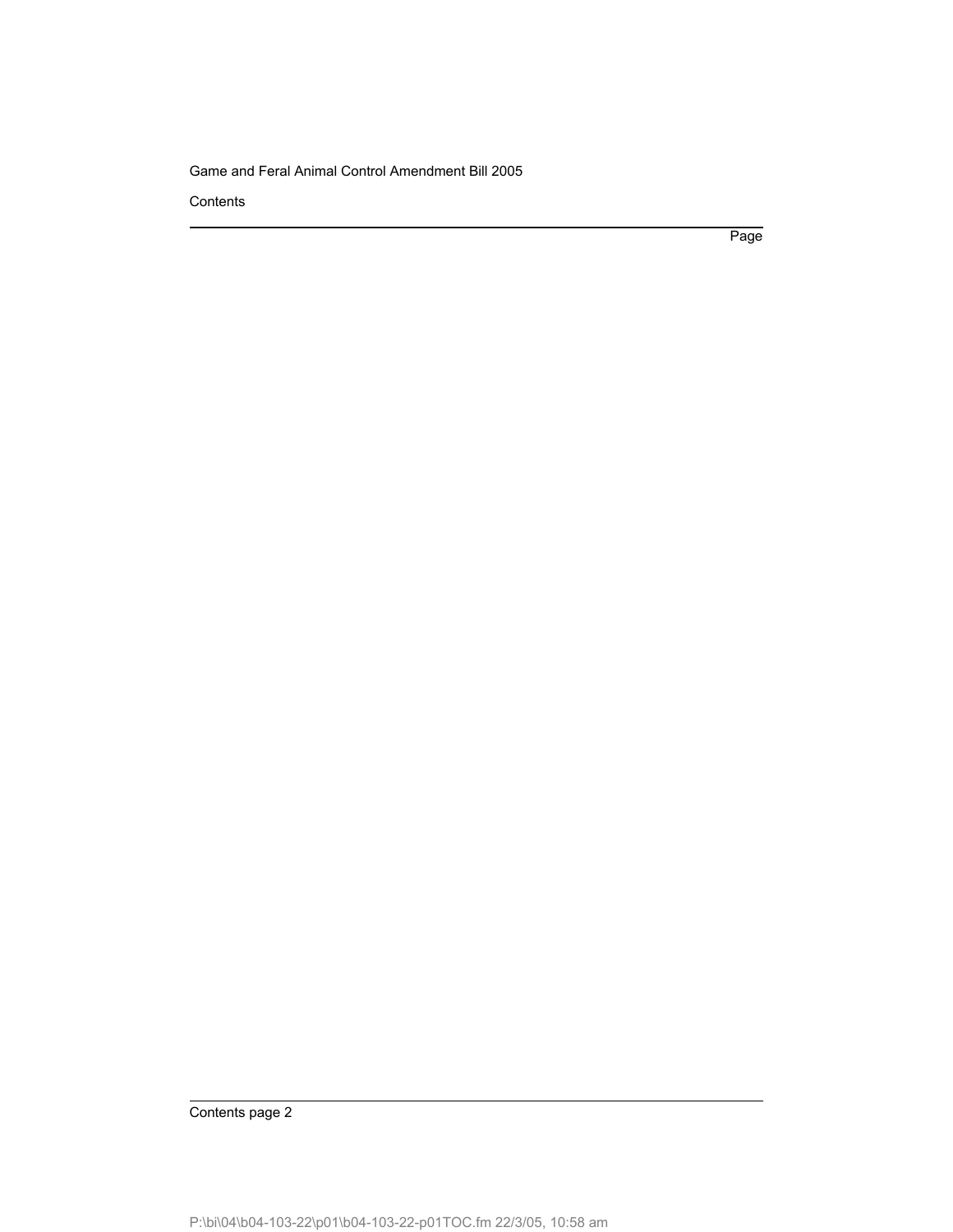

New South Wales

No , 2005

#### **A Bill for**

An Act to amend the *Game and Feral Animal Control Act 2002* with respect to the functions of the Game Council and the application of penalties for offences under that Act.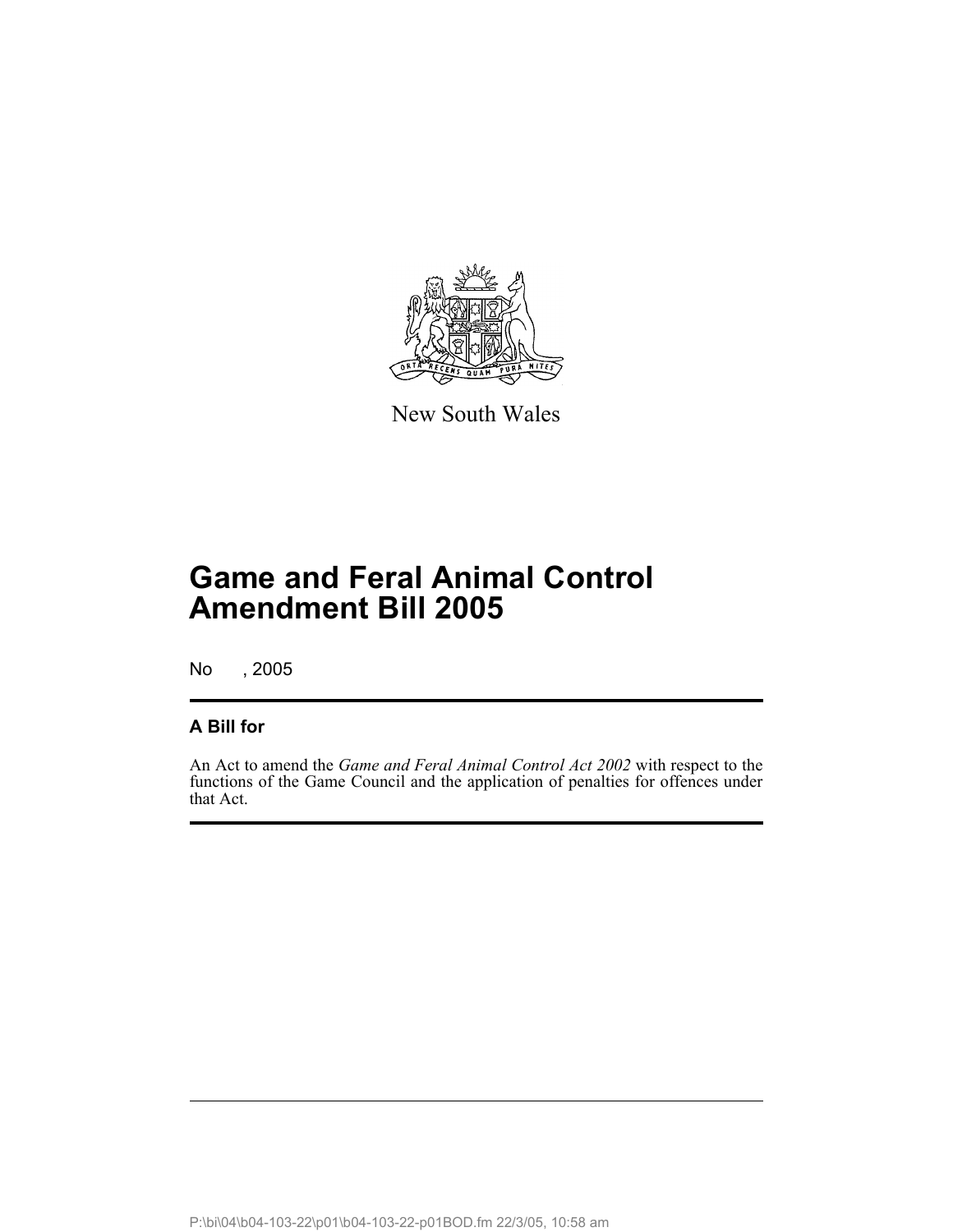<span id="page-5-1"></span><span id="page-5-0"></span>

|   | The Legislature of New South Wales enacts:                                               | 1      |
|---|------------------------------------------------------------------------------------------|--------|
|   | Name of Act                                                                              | 2      |
|   | This Act is the <i>Game and Feral Animal Control Amendment Act</i> 2005.                 | 3      |
| 2 | Commencement                                                                             | 4      |
|   | This Act commences on the date of assent to this Act.                                    | 5      |
| 3 | Amendment of Game and Feral Animal Control Act 2002 No 64                                | 6      |
|   | The <i>Game and Feral Animal Control Act 2002</i> is amended as set out in<br>Schedule 1 | 7<br>8 |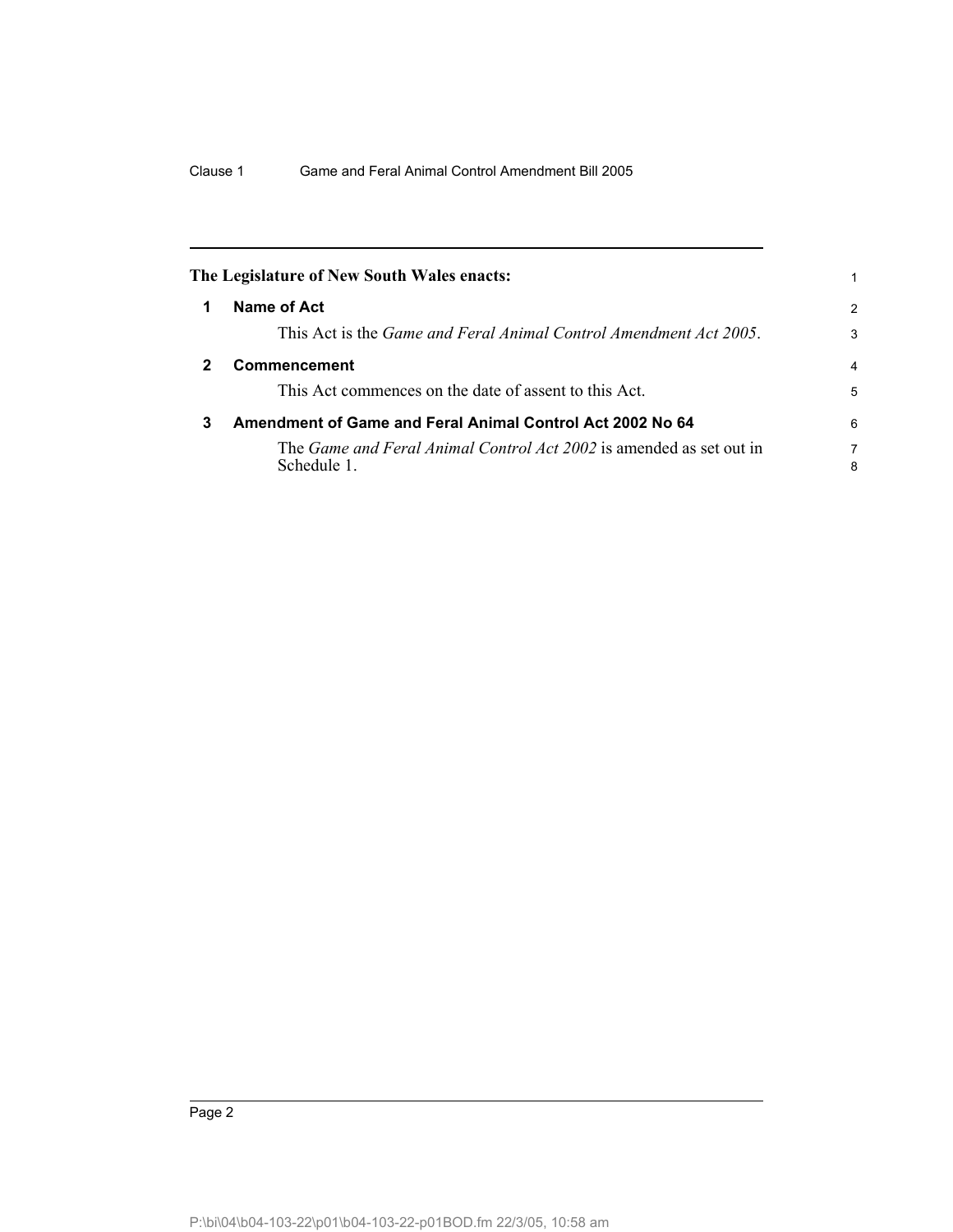Amendments Schedule 1

1

### <span id="page-6-0"></span>**Schedule 1 Amendments**

|       |                                                  | (Section 3)                                                                                                                                                                                                                 | $\overline{2}$           |
|-------|--------------------------------------------------|-----------------------------------------------------------------------------------------------------------------------------------------------------------------------------------------------------------------------------|--------------------------|
| [1]   |                                                  | <b>Section 9 Functions of Game Council</b>                                                                                                                                                                                  | 3                        |
|       | Insert after section $9(1)(f)$ :                 |                                                                                                                                                                                                                             |                          |
|       | (f1)                                             | to promote, fund, develop or deliver educational courses<br>regarding game animals and animals that interact with<br>game animals,                                                                                          | 5<br>6<br>$\overline{7}$ |
|       | (f2)                                             | to promote or fund research into issues regarding animals<br>that interact with game animals,                                                                                                                               | 8<br>9                   |
| $[2]$ | <b>Section 13 Financial provisions</b>           |                                                                                                                                                                                                                             | 10                       |
|       | Insert at the end of section 13 $(2)$ (c):       |                                                                                                                                                                                                                             | 11                       |
|       |                                                  | , and                                                                                                                                                                                                                       | 12                       |
|       | (d)                                              | the amount of any fines, or amounts payable under penalty<br>notices, recovered in relation to offences against this Act<br>or the regulations which, but for this paragraph, would be<br>payable to the Consolidated Fund. | 13<br>14<br>15<br>16     |
| [3]   |                                                  | Schedule 4 Savings, transitional and other provisions                                                                                                                                                                       | 17                       |
|       | Insert at the end of clause $1(1)$ :             |                                                                                                                                                                                                                             |                          |
|       | Game and Feral Animal Control Amendment Act 2005 |                                                                                                                                                                                                                             | 19                       |